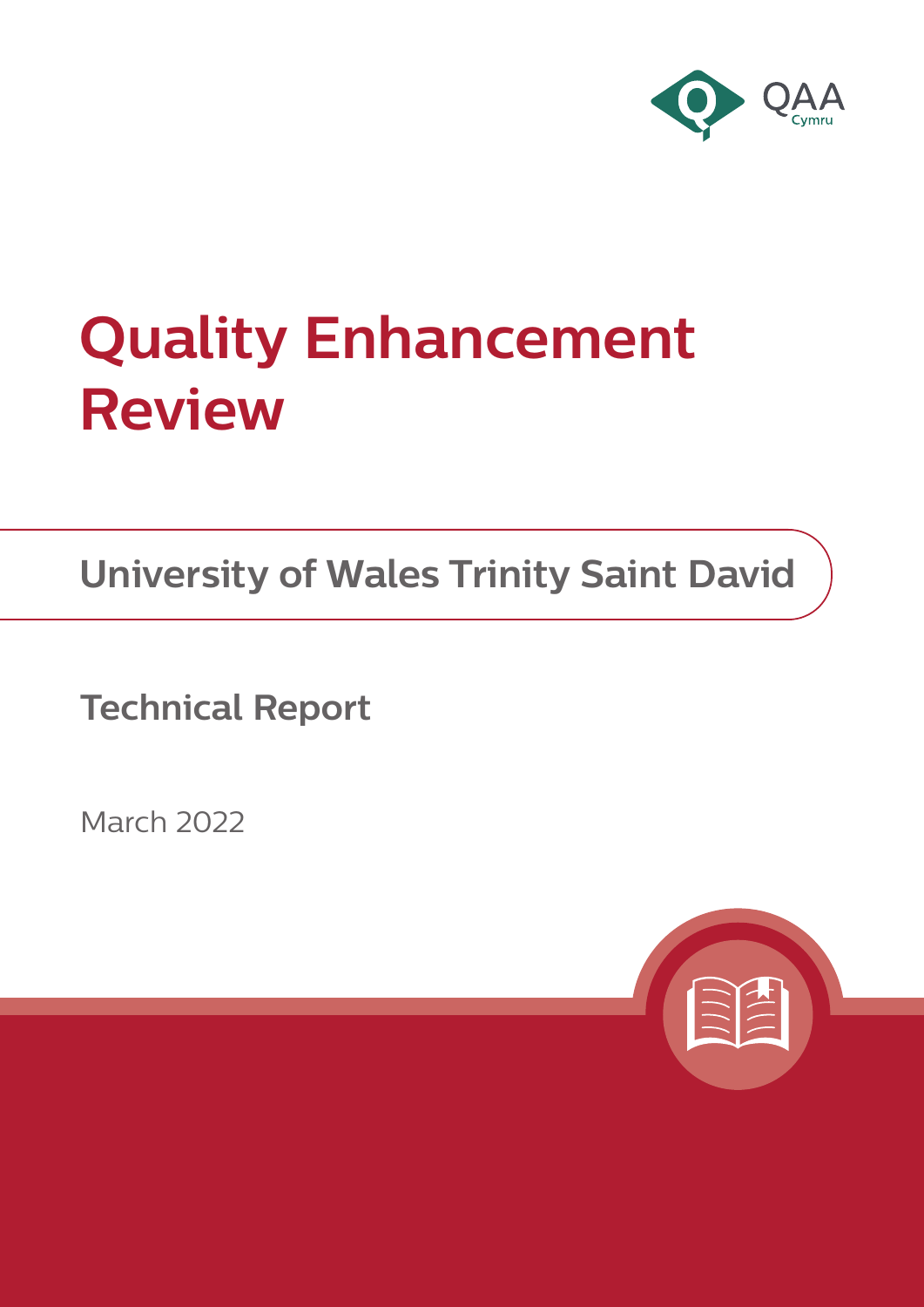# **About the Quality Enhancement Review method**

The QAA website explains the method for [Quality Enhancement Review \(QER\)](https://www.qaa.ac.uk/reviewing-higher-education/types-of-review/quality-enhancement-review) and has links to the QER handbook and other informative documents.[1](#page-1-0) For 2021-22, the scope of QERs focused on quality assurance in line with HEFCW's changes to external quality assurance requirements in response to the COVID-19 pandemic. As a result, QAA published an addendum to accompany the QER handbook which explains the adaptations to the method delivery. For 2021-22, providers have the opportunity to engage with QAA separately on quality enhancement. You can also find more information about the [Quality Assurance Agency for Higher Education \(QAA\).](https://www.qaa.ac.uk/about-us)[2](#page-1-1)

## **About this review**

This is the Technical Report of the QER conducted by QAA at University of Wales Trinity Saint David. The review visit took place online between 21 and 24 March 2022. The review was conducted by a team of three reviewers:

- Professor Diane Meehan
- Dr Katie Thirlaway
- Mr Matthew Kitching (student reviewer).

In advance of the review visits, the provider submitted a self-evaluative document (the self-evaluative analysis), and a Prior Information Pack, comprising a range of materials about the provider's arrangements for managing quality and academic standards.

## **About this report**

In this report, the QER team makes judgements on:

- the requirements of the European Standards and Guidelines (ESG) Part 1 for internal quality assurance
- the relevant baseline regulatory requirements of the Quality Assessment Framework for Wales.

The judgements can be found on page 2, followed by the detailed findings of the review given in numbered paragraphs.

Technical Reports set out the QER team's view under each of the report headings. A shorter Outcome Report sets out the main findings of the QER for a wider audience. The [Outcome Report](https://www.qaa.ac.uk/reviewing-higher-education/quality-assurance-reports/University-of-Wales-Trinity-Saint-David) for this review is on the QAA website.<sup>3</sup>

QER Technical Reports are intended primarily for the provider reviewed, and to provide an information base for the production of thematic reports that identify findings across several providers.

<span id="page-1-1"></span>

<span id="page-1-0"></span><sup>&</sup>lt;sup>1</sup> About QER: [www.qaa.ac.uk/reviewing-higher-education/types-of-review/quality-enhancement-review](https://www.qaa.ac.uk/reviewing-higher-education/types-of-review/quality-enhancement-review) <sup>2</sup> About QAA: [www.qaa.ac.uk/about-us](https://www.qaa.ac.uk/about-us)

<span id="page-1-2"></span><sup>3</sup> Outcome Report: [www.qaa.ac.uk/reviewing-higher-education/quality-assurance-reports/University-of-Wales-](https://www.qaa.ac.uk/reviewing-higher-education/quality-assurance-reports/University-of-Wales-Trinity-Saint-David)[Trinity-Saint-David](https://www.qaa.ac.uk/reviewing-higher-education/quality-assurance-reports/University-of-Wales-Trinity-Saint-David)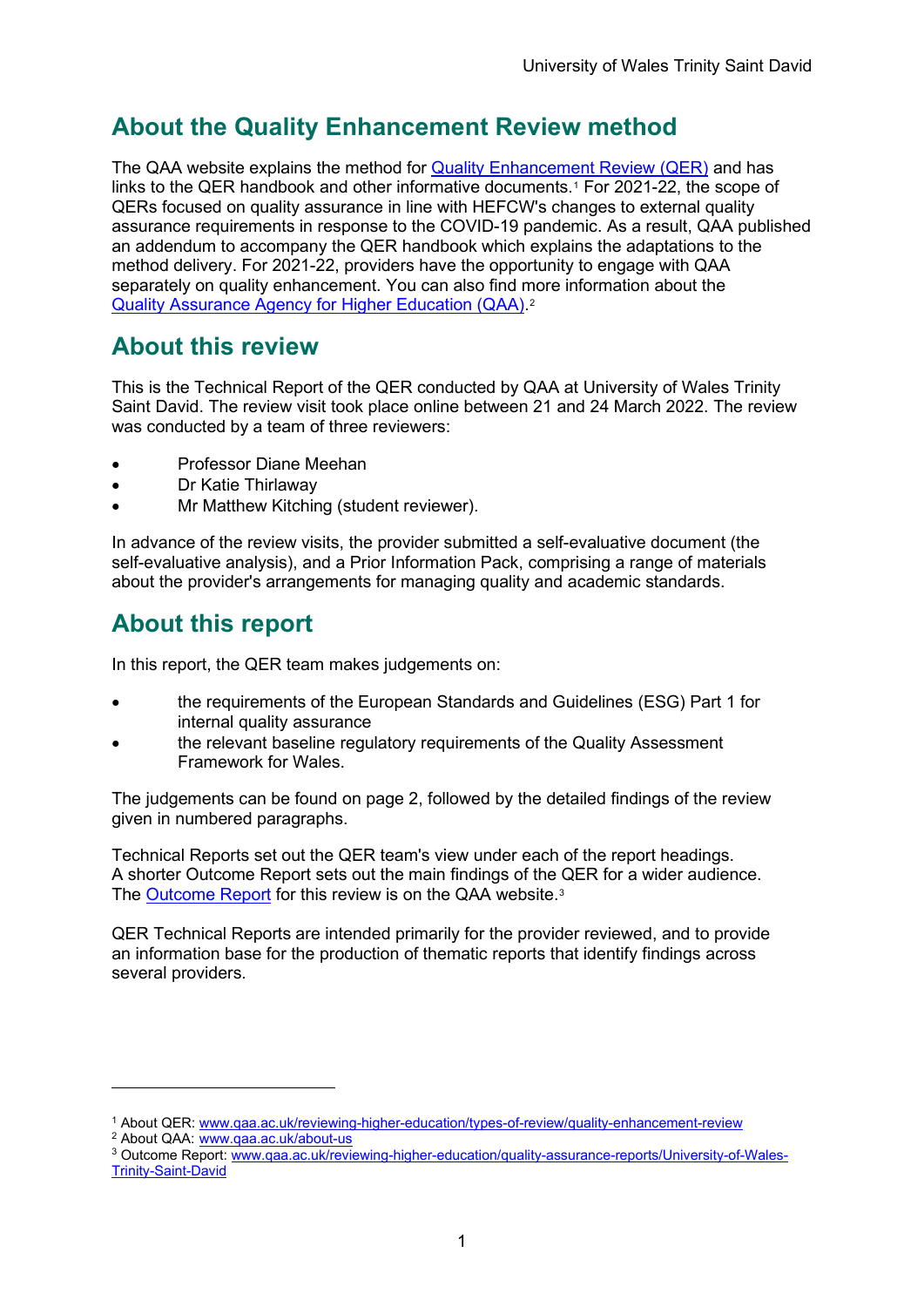# **Overarching judgement about University of Wales Trinity Saint David**

University of Wales Trinity Saint David **meets** the requirements of the ESG Part 1 for internal quality assurance.

University of Wales Trinity Saint David **meets** the relevant baseline regulatory requirements of the Quality Assessment Framework for Wales.

This is a positive judgement, which means the provider has robust arrangements for securing academic standards, managing academic quality and for enhancing the quality of the student experience.

## **1 Contextual information about the provider, student population and the review**

#### **1.1 Summary information about the provider, including strategic framework, organisational structure**

1 The University of Wales Trinity Saint David (UWTSD; 'the University') was formed on 18 November 2010 through the merger of the University of Wales, Lampeter and Trinity University College, Carmarthen, under Lampeter's Royal Charter of 1828. In 2013, Swansea Metropolitan University (SMU) became part of UWTSD, and Coleg Sir Gâr (CSG) in 2013-14 and Coleg Ceredigion (CC) in 2014-15 became dual-sector partners, forming the UWTSD Group. Since 2014, UWTSD has been awarding its own awards, rather than those of the University of Wales. In addition, the University is licensed by Pearson to offer Higher National qualifications and works with a small number of other awarding bodies, mainly in relation to professional qualifications. The University's mission is 'Transforming Education; Transforming Lives'. Its vision, values and strategic priorities are set out in its Strategic Plan 2017-2022. This vision is to be a University for Wales, with a commitment to the wellbeing and heritage of the nation at the heart of all that the University does.

#### **1.2 Composition, key trends and anticipated changes in the student population, including information on retention, progression and outcomes**

2 The University has campuses in Birmingham, Carmarthen, Lampeter, London and Swansea, each with their own distinct identities; it also has learning centres in Cardiff. Through its dual-sector partners and through outreach facilities, it also offers provision at a range of other locations in South Wales. There is no single 'main' campus and all institutes work across at least two locations. To safeguard the distinctiveness of each campus experience, three Provosts were appointed in 2019: London/Birmingham, Carmarthen/Lampeter, and Swansea/Cardiff.

3 In the academic year 2020-21, the University had enrolled a total of 22,884 students of which 5,153 were studying at its collaborative partner institutions and its constituent colleges. Among these, 9,483 students (42%) are first degree undergraduates with 8,075 students (35%) following other undergraduate courses, 4,272 students (19%) were studying taught postgraduate degrees and 852 (4%) were following postgraduate research. Overall, 4,802 students are studying on a part-time basis. Clusters of academic provision are offered through four institutes: Institute of Education and Humanities, Institute of Inner City Learning, Institute of Management and Health, Wales Institute of Science and Art. The institutes have formal links with the constituent colleges in the UWTSD group and with the University's collaborative partner institutions through the framework for collaborative provision.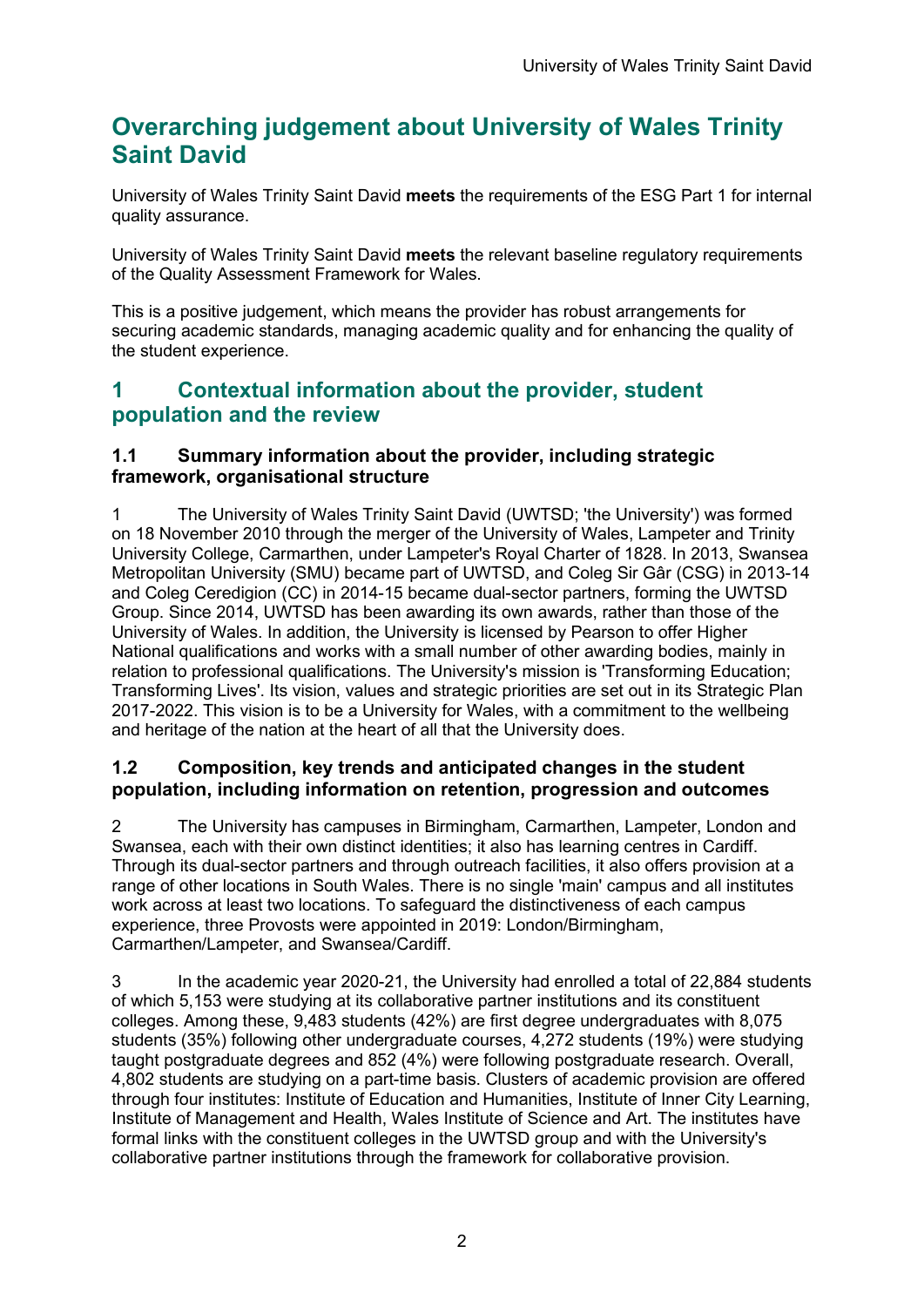#### **1.3 Commentary on the preparation for the review, including how the provider and students worked in partnership in review preparation**

4 The University prepared for the review by establishing a small working group to coordinate its submission. The working group, which included representation from the Students' Union (SU), provided regular reports to Academic Standards Committee and Senate. The initial draft of the Self-Evaluative Analysis Document (SEAD) was produced by the Associate Pro-Vice-Chancellor Academic Experience and the Director of Academic Experience (DAE). The draft drew upon a detailed analysis of the University's adherence to the UK Quality Code for Higher Education and Standards and Guidelines for Quality Assurance in the European Higher Education Area (ESG).

5 The institution carried out consultation through a series of weekly meetings with the working group drawing additional representation from across academic and professional units and the Students' Union. Consultation was also held with a number of other groups, including key senior staff. The comments received through these various channels informed the preparation of the final document, which was formally approved by Senate on 24 November 2021 and Council on 25 November 2021.

### **1.4 Summary of the provider's follow-up to the previous review**

6 The previous QAA Higher Education Review (HER) took place in 2015; the University met UK expectations in relation to academic standards, quality of the student learning experience, information, and enhancement. The resulting report made four recommendations, four affirmations and identified three features of good practice. The report was considered at the relevant committees and action plans were produced, tracked to completion, and approved by Senate. The University has built on the good practice and taken appropriate action in relation to the recommendations and affirmations.

7 The four recommendations and associated actions were to: clarify the membership, attendance, remit and reporting requirements of each of the boards within the University's examination board structure, now clearly set out in the Academic Quality Handbook (AQH); adopt a consistent approach to ensuring that all students are provided with clear grading criteria which enable them to understand what is required to achieve a particular grade, achieved through the adoption of university-wide marking criteria; ensure that assessment feedback is provided in line with university requirements, addressed through implementation of a feedback tracking system; and strengthen the reporting arrangements for external examining across collaborative provision, addressed through requiring external examiners assigned to programmes delivered through collaborative partners to provide separate reports for each partner.

8 Since the 2015 HER, QAA has undertaken several other reviews of different parts of the University's provision, including the Transnational Education (TNE) reviews of collaborative provision at IBAT College, Dublin in 2017 and the Malvern International Academy, Kuala Lumpur in 2019; a partial review of the provision in Birmingham in 2019; a developmental review of Welsh Government-funded apprenticeship provision in 2021; and a thematic review of digital learning in 2021, all with positive outcomes overall. Following the thematic and developmental reviews, action plans were produced and tracked to completion and for the most recent reviews are currently being tracked.

9 The partial review of the Birmingham campus in 2019 judged that the University meets the requirements of the ESG Part 1 for internal quality assurance and the relevant baseline regulatory requirements of the Quality Assessment Framework for Wales. The review resulted in two commendations, three recommendations and two affirmations and the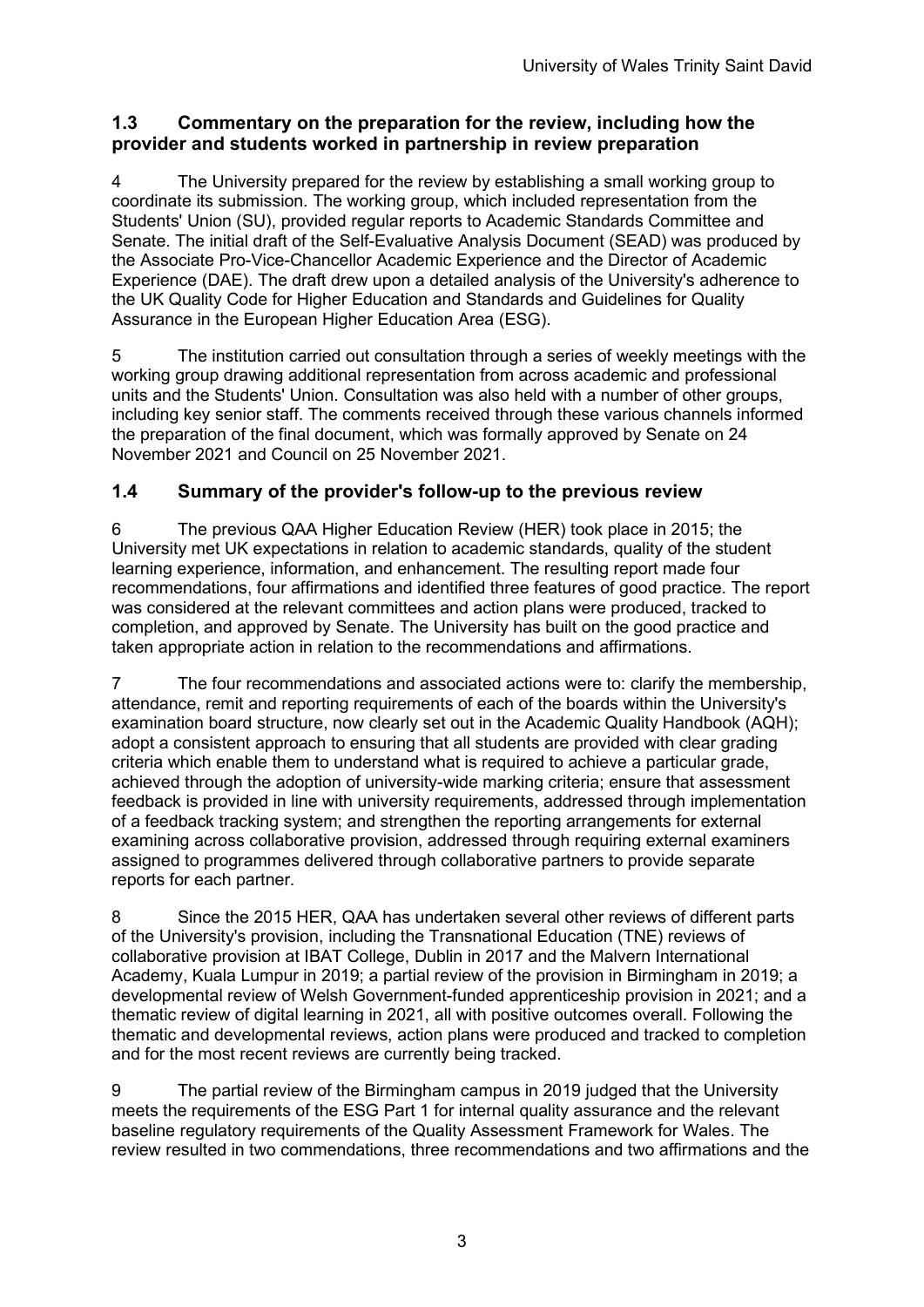review team can confirm that the University has taken, and continues to take, appropriate action to address the issues raised in the report.

10 The three recommendations were that the University puts in place mechanisms to strengthen the assurance that the academic standards of awards at different sites are comparable; ensures greater clarity of information provided in future to students about the availability and nature of the Certificate in Higher Education in International Hotel Management programme; and introduces a comprehensive system to collect and analyse student satisfaction data at module and programme level at the Birmingham Learning Centre.

11 To address the first recommendation, the University has introduced an additional multi-campus programme board that brings together programme teams from across its various sites and seeks to ensure parity of experience and student outcomes across all locations of delivery. In 2020-21, the University also appointed an external programme reviewer to compare performance across sites and to introduce an element of additional externality; this approach was replaced in 2021-22 by an additional Annual Programme Review (APR) report to allow comparison of standards across sites. The effectiveness of this revised approach will be assessed as part of the 2022 annual ASC APR meeting.

12 To address the second recommendation, revised marketing information was produced and - in relation to the third recommendation - development of online module questionnaires has enhanced the engagement of students with the feedback systems. The University has also enhanced its processes for the appointment of full-time staff and student pre-induction and induction and provides additional support for the development of English Language skills. In addition, the University has substantially revised its Academic Misconduct Policy and from 2021-22 made sessions on Academic Integrity mandatory for all academic staff in the Institute of Inner City Learning and produces an annual report on Academic Integrity for Senate and Council.

#### **1.5 Details of the provider's responsibilities for the higher education it provides on behalf of the degree-awarding body/ies it works with**

13 Since 2014, the University has awarded its own degrees rather than those of the University of Wales (UW). A small number of postgraduate research students are still completing UW awards, including students who were enrolled prior to 2014 who elected to stay on a UW award, students who were enrolled at Greenwich School of Management (GSM) London through UW who are now being supervised to completion on UW awards by the University, and students enrolled on UW awards with the Centre for Advanced Welsh and Celtic Studies (CAWCS) which became part of the University in 2019. These students are monitored by the University's Research Degrees Committee (RDC) as well as the UW RDC. The Chair of the University's RDC sits on the UW board and the University produces an annual monitoring report on UW research degree students for this board.

14 The University also delivers Higher National Qualifications under licence from Pearson. No significant issues were identified in the Pearson Institutional Review Report for 2019-20.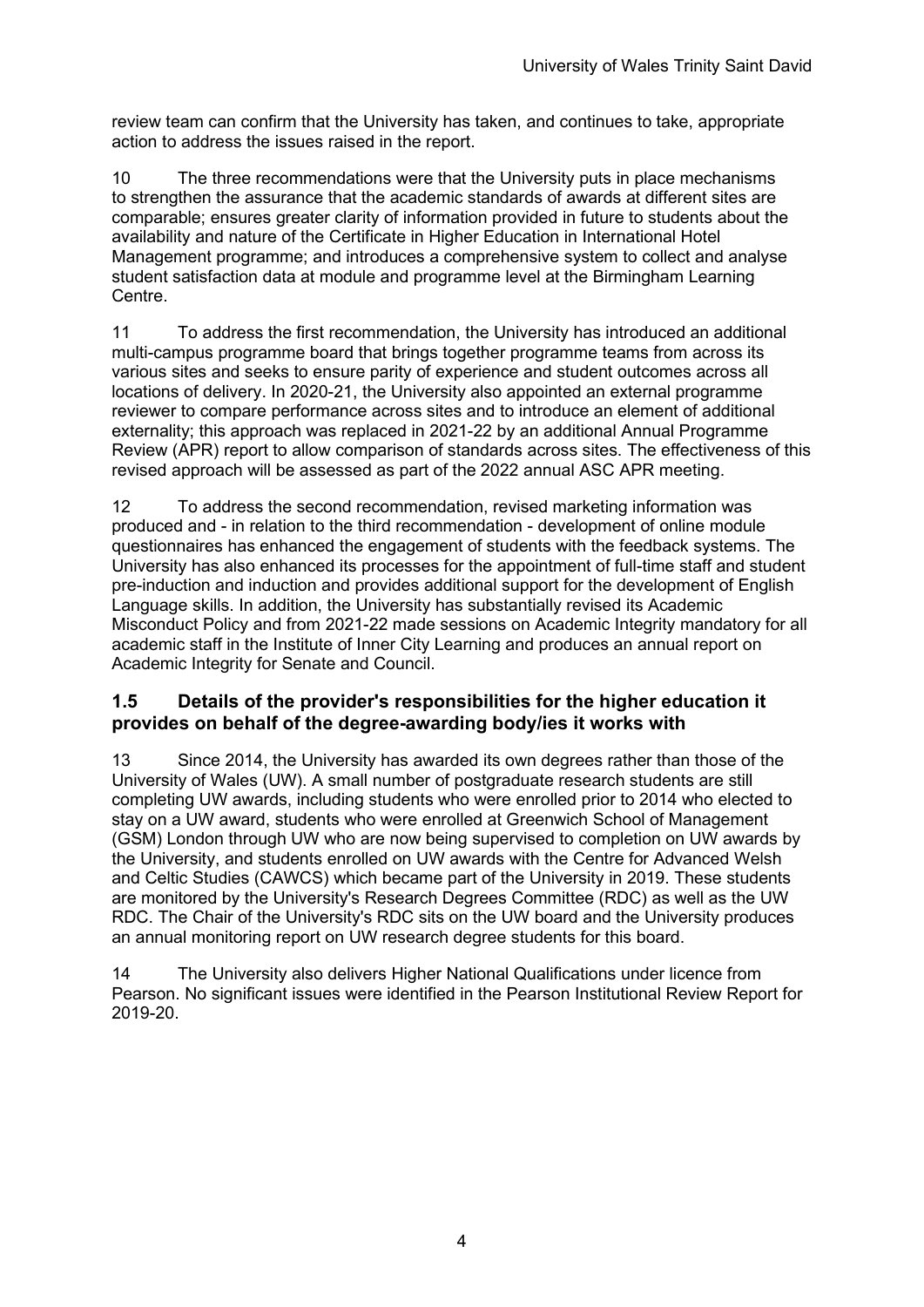## **2 Academic standards and quality processes**

#### **2.1 Key features of the provider's approach to managing quality and how students are involved in contributing to the management of the quality of learning**

15 The first of the University's four key priorities is 'Putting Learners First'. Responsibility for quality, standards of learning and awards of taught programmes ultimately lies with Senate who report to the Council. Senate delegates detailed oversight of quality and standards for taught awards to the Academic Standards Committee (ASC). Central oversight and management of quality is shared by two professional units: The Academic Office (AO) and the Collaborative Partnership Office (CPO). The Associate Pro-Vice-Chancellor (Academic Experience) oversees the AO and the Associate Pro-Vice-Chancellor (Global Engagement) oversees the CPO. The review team was assured that this separation of oversight of home and collaborative provision did not result in any inconsistency.

16 Responsibility for the management of quality is shared between central services and the four institutes. During the period since the previous review more responsibility has been devolved to institutes to allow them to respond appropriately to their specific portfolios (for example, degree apprenticeships) and different student groups (for example, mature students). The University enhanced the institutes' leadership of quality assurance through the appointment of Assistant Deans with responsibility for quality. The Assistant Deans sit on the ASC and the review team was told this enabled them to ensure consistency in quality assurance across all four institutes.

17 The review team noted that the University, in line with the sector, was moving towards a risk-based approach to quality assurance and that in synergy with that approach the Academic Quality Handbook working group was moving from a process-based to a principle-based regulatory framework and associated policies. This change in ethos further supports the devolution of the operational management of quality to the institutes. The review team was assured that these changes were enabling quality enhancement.

18 The University is committed to working in partnership with its students and with the Students' Union which is recognised as the voice of students. The relationship between students enrolled at the University and those enrolled at collaborative partner institutions is outlined in the Student Charter. Students are represented at all levels of university decision making and the team was assured this was in place across all four institutes and in collaborative partners. However, the review team noted that students did not always feel enabled to participate fully. For example, committee papers were sometimes too late to read in full. It is important that student representatives are fully supported to be able to carry out their duties on key decision-making committees to enable good policy in student representation to be codified into good practice across the institutions.

19 The Academic Quality Handbook states that students contribute at all key quality assurances stages in relation to their programmes of study: development, assurance, and enhancement. The student submission highlighted students were unhappy with the generic Graduate Attributes modules introduced to all programmes in 2020 to support students with the increased reliance on technology for teaching, in the workplace and to prepare them for the world of work. Students questioned both their relevance and mode of assessment. The review team was assured by the student submission and from review team meetings that students believe their feedback is being heard and acted upon.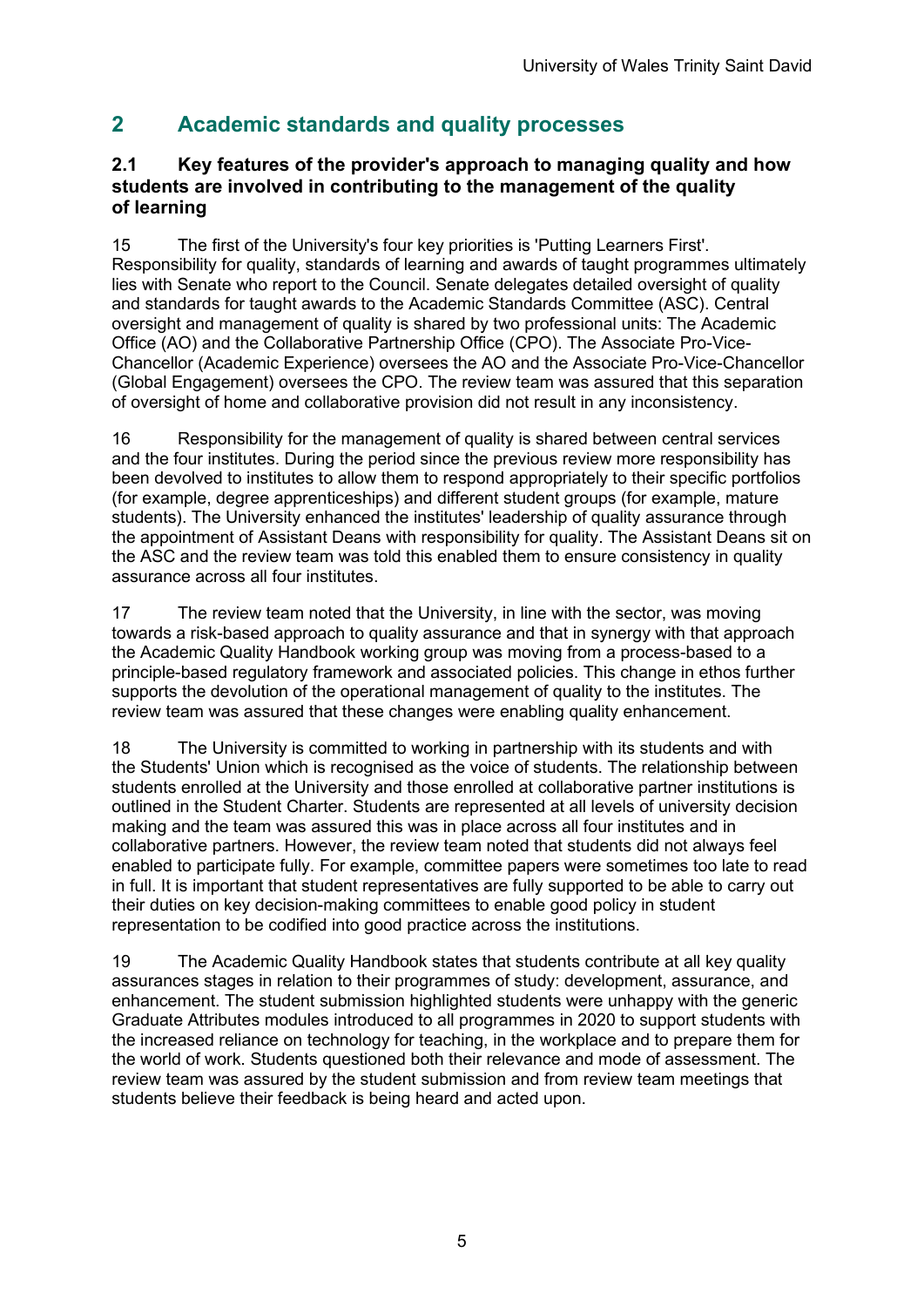#### **2.2 Key features of the approach to setting, maintaining, reviewing and assessing academic standards**

20 The University has a robust framework for setting, maintaining, reviewing and assessing academic standards. The comprehensive Academic Quality Handbook (AQH) sets out its academic, deliberative and quality assurance structures, academic regulations and, as confirmed in meetings, provides staff with a key reference point for the setting and maintenance of academic standards. The AQH is available on the University's website in Welsh and English, and through the Student Hwb, and is updated annually. The University has moved from a process-based to a principle-based AQH, providing some flexibility in approach while ensuring consistency of outcomes.

21 The University's committee structure supports effective oversight of standards. Senate, the senior academic committee, has overall responsibility for ensuring academic standards are maintained and devolves oversight of academic standards to Academic Standards Committee (ASC). Minutes of ASC demonstrate it discharges its responsibilities diligently, with regular reporting upwards to Senate. Senate retains oversight of collaborative provision (see Section 3) through ASC and the International Affairs and Collaborative Partnership Committee (IACPC) who share responsibility for the monitoring of academic standards and quality of the collaborative partner student experience.

22 The Doctoral College, established in 2021 to coordinate postgraduate research (PGR) student experience across the University, aims to ensure comparability of experience and development of the research culture. PGR students who met the review team confirmed considerable variability of experience and reliance on strong relationships with supervisory teams rather than their institutes or wider University. They were, however, clear about the role of the new Doctoral College and spoke positively about the support it offers. Therefore, **the review team affirms the work being undertaken by the Doctoral College to ensure comparability of student experience across the multi-campus locations and modes of study.** Doctoral College Board, reporting to Research Committee, oversees research development, environment and recruitment, while Research Degrees Committee (RDC), reporting to ASC, appropriately retains responsibility for the standards of postgraduate research awards.

23 The University has a range of processes that ensure standards are set and maintained in line with sector expectations. Programme standards are set during programme development and approval, the University having refined its approach since the previous review. The two-stage process involves initial scrutiny of programme proposals followed by programme validation. The validation process involves a single 'event' and although largely documentation based, a risk-based validation meeting may be held and is required for all collaborative programmes. External advisers scrutinise validation documentation and the review team found that the process ensures programmes align with a range of external reference points. ASC is responsible for final approval of programmes.

24 Assessment regulations, marking principles and processes articulated in the AQH ensure robust and effective assessment practices including the moderation of all assessments contributing to a final award. External examiners play a key role in the maintenance of standards and their role is set out in the AQH and the External Expertise Protocol. The University utilises procedural external examiners to ensure examination boards apply regulations consistently, as well as module external examiners. Where possible, a single external examiner is appointed for programmes with the same title and content taught across different sites who, from 2021, is required to provide reports for each partner. External examiners comment explicitly on the standards of knowledge, understanding and skills demonstrated by students in relation to national or professional body standards and the comparability of standards to those of similar institutions. As part of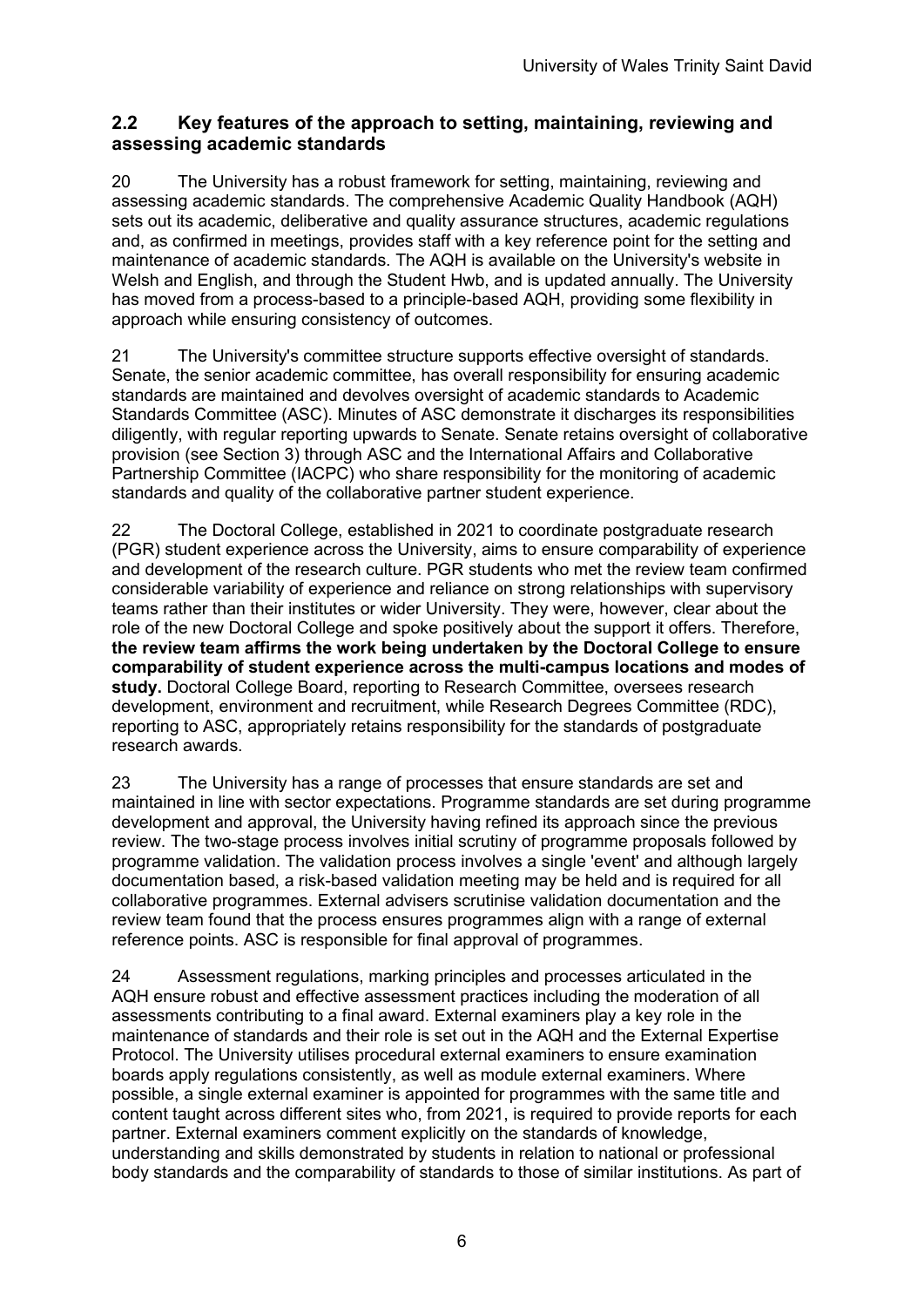the annual monitoring process, comprehensive external examiner overview reports are produced for ASC and Senate.

25 The Annual Programme Review (APR) process ensures that programmes are well designed, effective assessment mechanisms and appropriate support systems are in place, and that quality and standards are maintained. The process is thorough, operating at programme cluster level, academic discipline level and institute level. Collaborative partners provide a partnership overview report, reflecting on several additional areas, such as complaints. ASC's annual monitoring meeting considers consistency of quality, standards, and achievement across the University, allows for good practice to be shared and for institutional-level issues to be identified and addressed. RDC monitors the progress of research students through several milestones, concentrated in their first year and all PGRs also undergo an appropriate progress monitoring process, at least annually. To ensure institutional oversight of the standards of research awards, the chair of RDC provides a report to ASC on the progress and achievement of PGRs as part of the annual monitoring process.

#### **2.3 Use of external reference points in quality processes**

26 The University uses a range of relevant external reference points in quality processes and the development of policies. Quality policies, procedures and practices have been comprehensively mapped against the UK Quality Code demonstrating how the University meets the expectations for quality and standards and the core and common practices, and against the European Standards and Guidelines (ESG), providing evidence of alignment. Key reference points used in programme development are set out in the AQH and include the ESG, UK Quality Code, FHEQ/CQFW, Degree Characteristics Statements, and Subject Benchmark Statements together with programme-specific requirements for Pearson Higher National awards, professional, statutory and regulatory body (PSRB) requirements, with a number of the University's programmes having PSRB accreditation, Estyn requirements and the apprenticeship frameworks and standards. Alignment with these reference points is checked through the programme validation process.

27 Sector benchmarks are routinely used to monitor University attainment and performance, for example, as part of the APR process and in relation to the analysis of survey, retention, and degree outcomes. Externality is incorporated into a range of key quality processes and the University's expectations for the use of external examiners and external advisers in these processes are clearly set out in the External Expertise Protocol. External advisers are required to write a written report as part of the programme approval process, are appointed to the ASC annual monitoring meeting, sit on partnership approval and reviews, and are part of the RPEL and Accreditation Board and academic misconduct and fitness to practise boards.

28 The University makes appropriate use of external examiners for all taught and research awards (see Section 2.2). Nominations for external examiners for taught awards are approved through ASC and for research degrees through RDC. Responsibilities of external examiners in respect of taught awards are specified in the AQH and for research awards in the Code of Practice (Research Degrees). Programme teams respond to external examiner comments and an annual external examiner overview report and annual partner external examiner overview report are prepared as part of the annual monitoring process. Appropriate processes are in place to enable external examiners to raise serious concerns (see Section 2.7).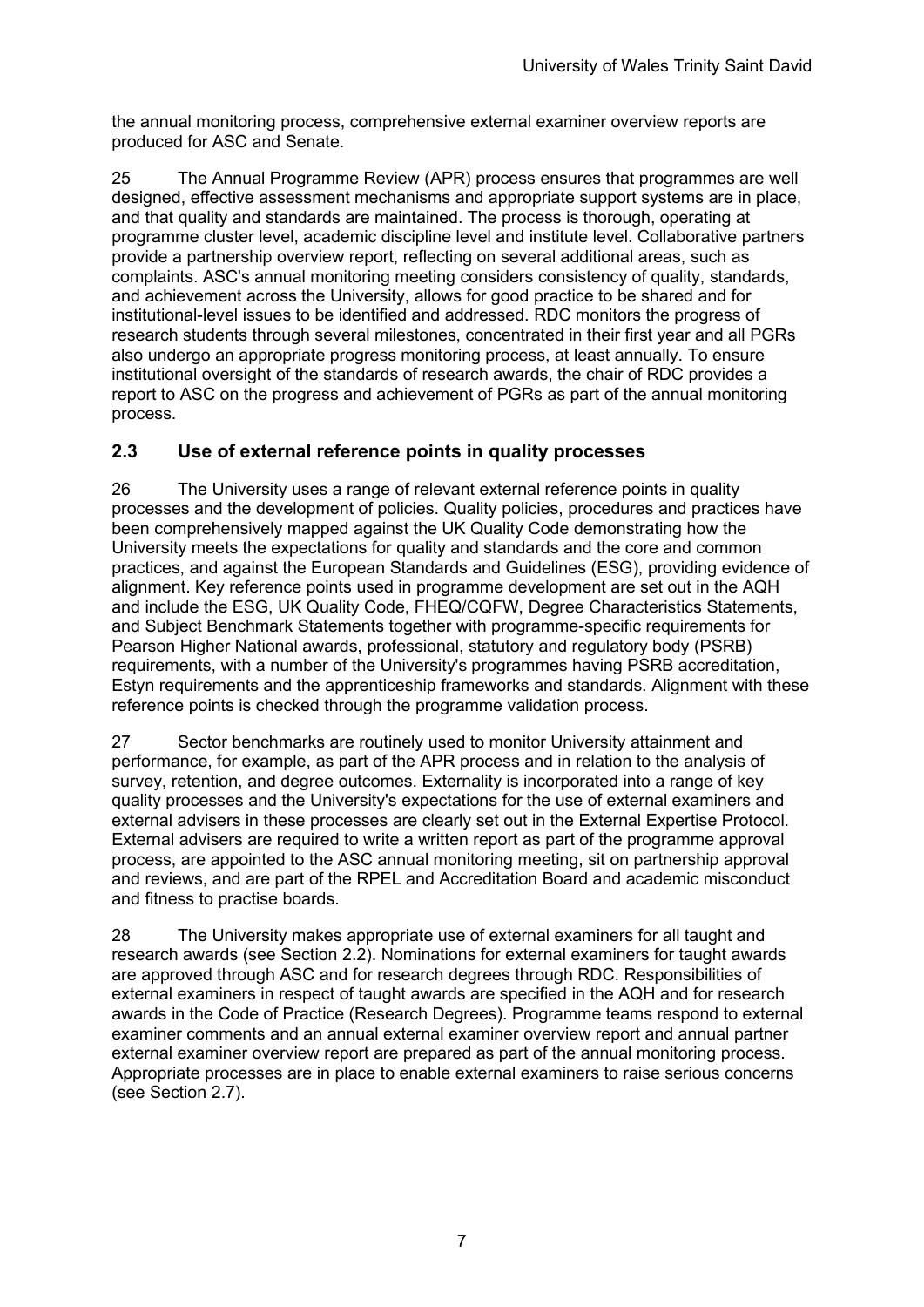#### **2.4 Commentary on action taken since the previous review and identification of matters arising from the Prior Information Pack not otherwise explored**

29 As noted in Section 1.4, the University has taken appropriate action in response to previous reviews including the 2015 HER and 2019 partial review of its Birmingham Campus.

30 The University's degree algorithm, last revised in 2015-16, is normally reviewed every five years in line with HEFCW requirements. Following UKSCQA's statement of intent in 2019 and publication of UUK's guidance on degree algorithms, the University set up a working group in 2021-22, slightly delayed because of the pandemic, to consult on the degree algorithms used across the University, to propose any required changes and produce an implementation plan. This group is expected, and is on track, to make recommendations on any revisions to the current algorithm to Senate by June 2022.

31 In response to the pandemic, and following lockdown in March 2020, the University reviewed its regulations for awarding degrees as part of its approach to providing contingency support, and ensuring that there was no detriment, to students. Changes to regulations were led by the Academic Office, the Deputy Vice-Chancellor (Academic), the Assistant Deans Quality and the SU, and all changes were approved by ASC and Senate. Following consultation with staff and students, the decision was made that where the University was unable to deliver elements of programmes or students could not complete work due to recognised extenuating circumstances, modification would be made to the existing degree algorithm based on the University's regulations for awarding credit based on lost work.

32 In January 2021, when the majority of teaching on campus in Wales was suspended, the University re-reviewed its regulations and implemented new contingency regulations which required students to complete all assessments but considered fewer total credits within the degree algorithm. In the case of both the 2020 and 2021 amendments to regulations, the University liaised with relevant PSRBs to ensure that the changes met their requirements, and in instances where changes were not deemed appropriate the contingency regulations were adapted or not applied. The University also moved to online delivery of teaching and assessment, made changes to extenuating circumstances regulations and placements, and additional support was provided to partners through the CPO. Research degree regulations were not changed during the pandemic although in 2020, PGRs close to completion were given an extra six months, and viva examinations held online; PGRs were also not precluded from applying for extensions in the normal way.

33 Changes were communicated to staff through a series of webinars; the AO and the University also produced a series of helpful videos to explain to students the changes made. The University also informed external examiners about the changes. Students expressed satisfaction overall for the support provided to students in response to the pandemic.

34 Between 2014-15 and 2019-20 the University's percentage of good honours degrees rose from 50.2% to 75%, initially due to changes to the algorithm. In 2019-20, as a result of the contingency regulations, the percentage of good honours degrees rose 1% from 74% in 2018-19 to 75%, compared with a UK HE sector-wide increase of 5% and a Welsh sector increase of 6%. In 2020-21 the rise in good honours as a result of the revised approach was greater at 83%, albeit the overall percentage is in line with the sector average (also 83%). In discussion with the review team about these outcomes, the University noted that it has seen an increase in mature students who in turn were performing significantly above the sector average in relation to degree outcomes, that generally it was satisfied that the mitigating actions taken in response to the pandemic were appropriate and outcomes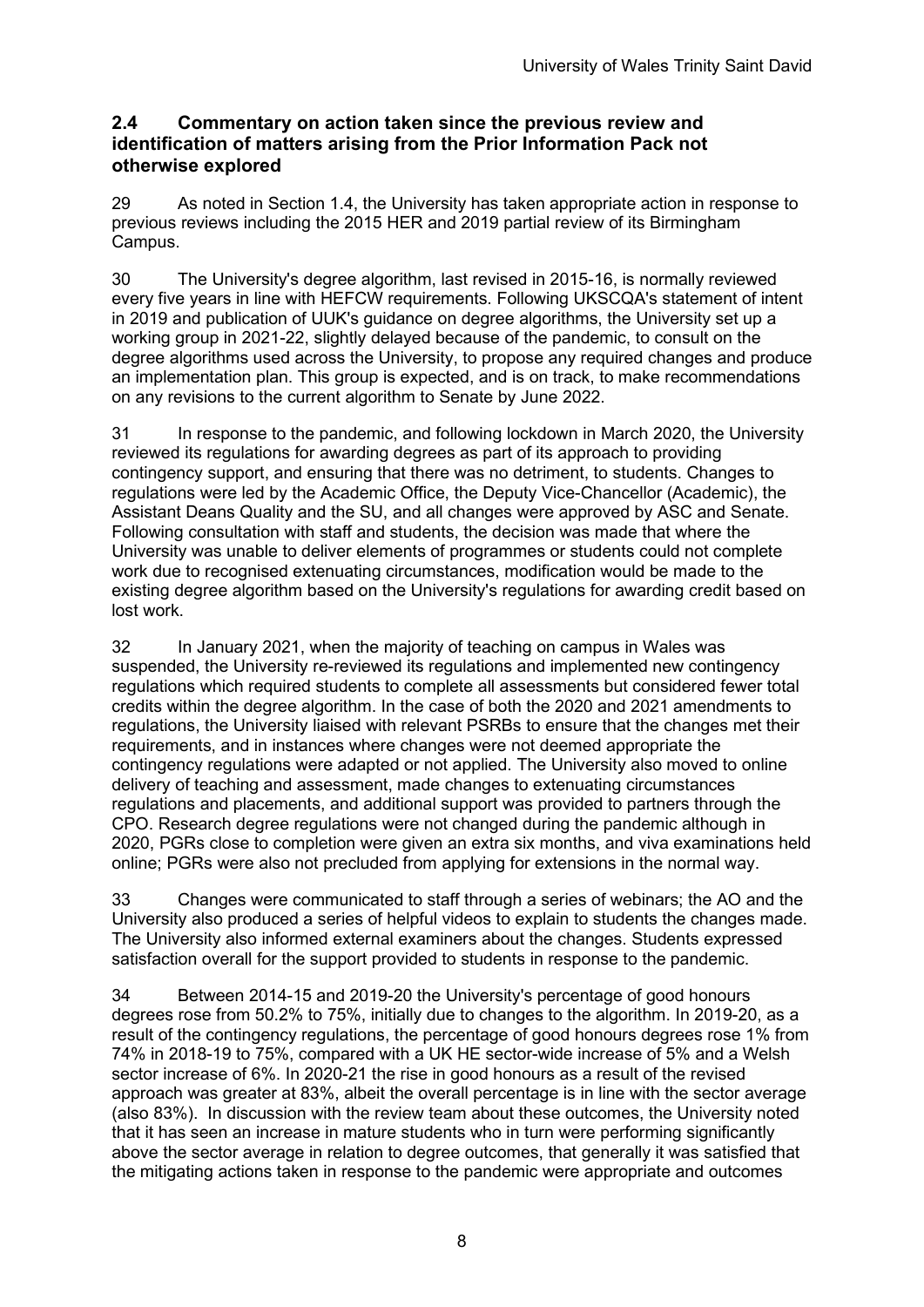remained in line with the sector. The University also confirmed that it has and will continue to monitor the impact of changes made, which the review team would encourage the University to do.

#### **2.5 Approach to using data to inform decision-making and evaluation**

35 As a result of the mergers undertaken in the previous review period, the University has reviewed its data structures and merged two separate student record systems. This is now complete, and the University has embarked on a strategic programme of embedding data and data intelligence across university processes and decision-making procedures. The establishment of a data governance group, whose membership includes Informational Technology & Systems, Academic Office, Registry, Marketing and HR to maintain strategic oversight of the use of data and to develop, deliver and enhance the communication of data across the institution, and the establishment of a HESA data working group have resulted in consistent improvements in data quality, data presentation and consequently the use of data for quality assurance and enhancement.

36 The review team saw a demonstration of the new data dashboards that give the University, institutes and programme teams increased access to data and increased functionality that allow them to interrogate the data and monitor quality in line with the ambitions of the 2021-23 Digital Strategy. The data dashboards enable programme teams to consider issues such as performance of students with protected characteristics or entry tariffs and for institutes to easily evaluate performance across their portfolios. The data allows the University to monitor retention, progression, attainment and outcomes across its institutes and programmes. The review team saw evidence that data provided through dashboards, the overview reports and the monitoring of performance over time was being used to drive strategic developments. Academic staff reported that they trust the data presented through the dashboards in a way they did not previously. This has enhanced decision-making at all levels of the quality assurance process.

37 **Therefore, the review team commends the University for the data dashboard which provides staff with a wide range of accurate, useful and accessible data, enabling the University to monitor its performance comprehensively and effectively in relation to the standards of its awards and the quality of the student learning experience.** The next step for the University is to bring the same benefits to the oversight and enhancement of research degrees. The data dashboards are 'live' which has given increased confidence about the validity of the data and enables the institutes and their programmes to identify issues that could impact negatively on quality as they emerge.

38 The review team was assured that the data dashboards were being used to enhance learning and teaching and assure quality. Student feedback and the strategic desire to enhance communication with students has informed the development of the Student Hwb and a shift towards continual feedback rather than set feedback periods. This change correlates with an improvement in NSS scores on feedback. The University has accelerated its development of an employer-led curriculum in response to its low percentage of students moving into highly skilled professional employment after graduating.

#### **2.6 Effectiveness of how approaches to quality are used to improve and enhance learning and teaching**

39 The University assesses the effectiveness of its approaches to enhancing learning and teaching through quantitative and qualitative data including feedback from internal and external stakeholders. The Academic Standards Committee (ASC) and the Student Experience Committee (SEC) both review and reflect on the data and associated working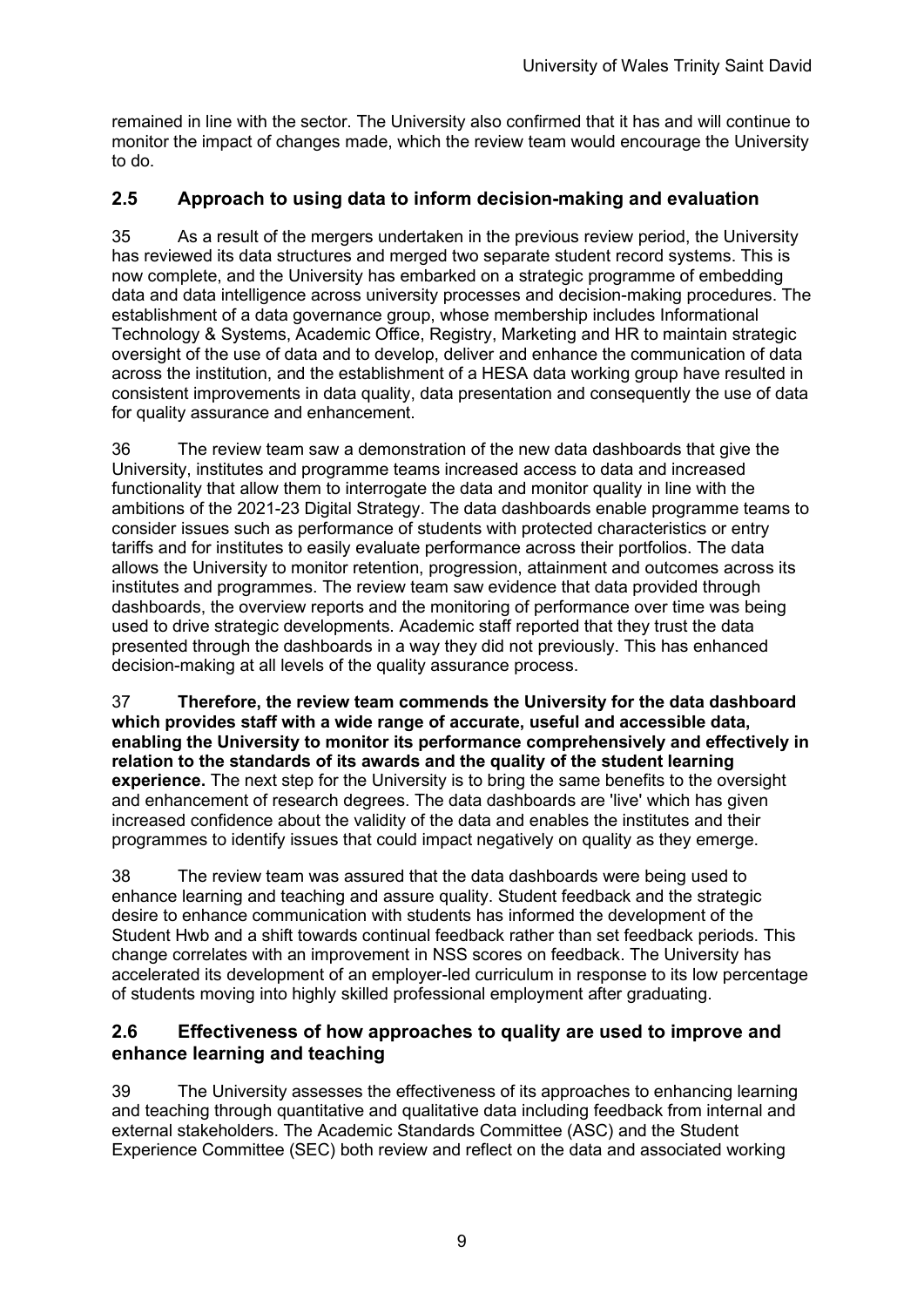groups lead on the development of initiatives to improve quality and enhance teaching and learning.

40 In 2019-20, the Student Hwb was created as a central contact point for students. The development of Hwb has been supported by student focus groups which has led to continual enhancements of features. It was evident to the review team that the Hwb was valued by students as an effective and welcoming gateway to the University. During the COVID pandemic, the Hwb coordinated communication to students on regulatory changes in response to the pandemic using videos developed in partnership with the Students' Union. **The review team commends the University on the Student Hwb which provides students with a comprehensive and accessible electronic contact and information point that effectively supports their learning experience**.

41 The review team heard that the NEXUS online training packages for staff had been particularly beneficial and had allowed all staff across all campuses to benefit from training and seminars increasing attendance significantly.

42 The Digital Framework - Blended Learning outlines the University's continued emphasis on hybrid and flexible learning. The ethos 'People by default, Technology by Design' is supported by a set of Digital Teaching and Learning Standards. In 2020, the University created the Digital Services Directorate. To support blended learning two new units within Library and Learning Resources were established. The Digital Creativity and Learning Unit has supported staff to deliver pedagogically informed online teaching and the Digital Skills Team provides enhanced support for students to engage with these new pedagogies. **The review team commends the University on the wide range and impactful use of digital training, pedagogy and support developed during the pandemic which continues to enhance staff and student experience**.

43 The University states that key systems at institutional level for maintaining standards are its staff development framework, external examiner framework and annual monitoring processes. Staff confirmed in meetings with the review team that they are supported to undertake programme development and annual monitoring processes and spoke very positively about the NEXUS Learning and Teaching Framework, the annual NEXUS Plus Learning and Teaching conference and Welsh language support. The University offers four accredited routes towards HEA Fellowship, currently due for reaccreditation; although still relatively low in relation to the sector; the number of staff who are HEA Fellows has increased from 19% in 2015-16 to 34% in 2020-21 with a target of 55% to be achieved by 2025-26. In discussion with PGRs and staff, the review team confirmed that currently no formal training scheme is in place for PGRs who deliver or support teaching, although the University intends to reinstate its Graduate Teaching Assistant scheme and associated training in 2022-23. While the University expressed the view that currently no PGRs regularly undertake teaching but may give guest lectures supported by their supervisors, PGRs described delivering both guest lectures and elements of the curriculum to taught students. **The review team recommends that the University develops a robust system that ensures all current and future postgraduate research students undertaking or supporting teaching undergo appropriate training**.

#### **2.7 Effectiveness of the arrangements for securing academic standards**

44 The University has effective arrangements in place for securing academic standards. Standards are set through robust programme (re)validation processes and an annual validation overview report considers the efficacy of these processes. The annual programme review process (APR) provides an overview of academic performance and benchmarking against standards across the University; ASC's annual monitoring meeting considers the effectiveness of the process and makes recommendations for improvement.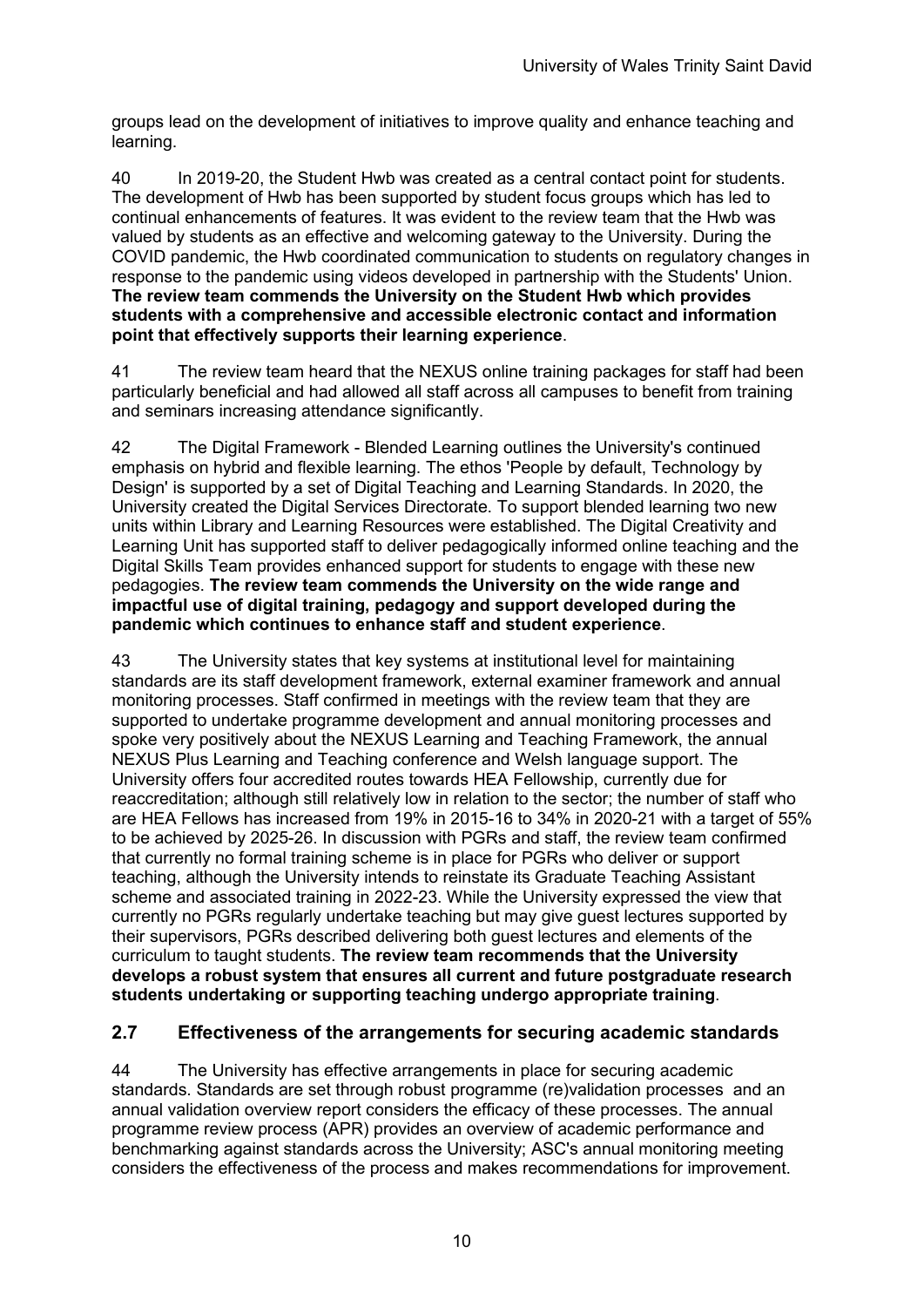Appropriate mechanisms are also in place for securing and monitoring the standards of the University's research degrees. The accessibility and quality of data used as part of these, and other monitoring and review processes, have been significantly enhanced since the previous review.

45 External examiners play a key role in the oversight of standards (see Section 2.2) and, if necessary, can raise urgent concerns through their reports. Concerns are followed up by the designated role-holder who varies according to the nature of the concern raised. External examiners are also able to raise concerns directly with the Vice-Chancellor. Issues raised by external examiners are monitored through the annual external examiner overview reports prepared by the Head of the Academic Office. The University's new External Examiner Dashboard, being piloted in 2021-22, supports identification of any serious issues highlighted in module external examiner reports and will also support central oversight of themes arising from these reports.

46 The University produces a number of annual reports to ensure that the arrangements for securing academic standards are effective. These include the comprehensive Senate Annual Report, the development of which is informed by several annual overview reports providing analysis and recommendations on particular areas including validation, examinations and examining boards, external examiners, research degrees, student cases, surveys and league tables, degree outcomes, equality and diversity, and retention. Council receives regular reports from Senate including its annual report.

#### **2.8 Effectiveness of the provider's approach to self-evaluation, including the effective use of data to inform decision-making**

47 Following the mergers prior to the current review period, the University focused on creating consistency of processes and practice. As consistency has been embedded the University has moved to self-evaluation where processes and procedures are examined for efficacy and best practice. The review team could see evidence of a partnership approach to self-evaluation. For example, the development of the Academic Quality Handbook Working Group to holistically review the regulatory framework in collaboration with the SU resulted in the redrafting of the University's approach to student engagement and effective communication of regulatory changes to students through the Hwb.

48 It was apparent that the development of data dashboards has enhanced the ability of programme teams, institutes and the University to reflect on the efficacy of current practice. The use of data is triangulated with qualitative feedback from students and externals to develop initiatives to enhance quality and monitor the impact. For example, the development of a campaign to help students understand academic misconduct and avoid it, resulted in the collaborative production of a video 'DON'T DO IT'.

49 Highly-skilled professional employment remains a metric where the University performs below the sector. However, unlike other key performance areas such as retention, a clear strategic approach to improving student outcomes was not evident. The review team was not assured that the University has a clear strategic approach to improving graduate outcomes. **Consequently, the review team recommends that the University develops a cohesive strategic approach to improve highly-skilled professional employability outcomes across all programmes**.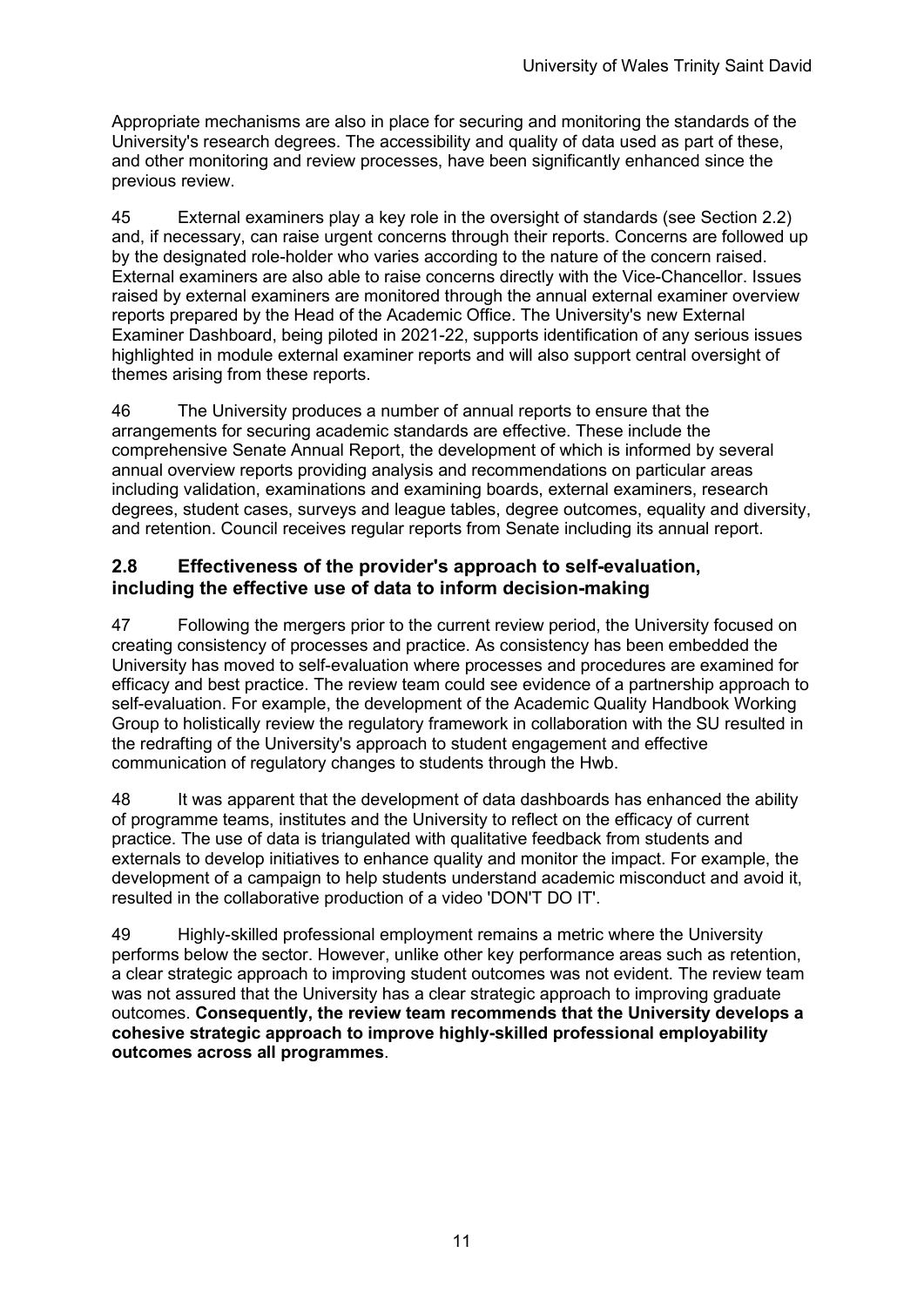## **3 Collaborative provision**

#### **3.1 Key features of the provider's strategic approach (to include collaborative activity, online and distance learning where delivered with others, and work-based learning)**

50 The University's Strategic Plan 2017-22 sets out clear priorities in relation to collaborative provision, which focus on global citizenship, international partnerships and work with further education institutions and employers. The University informed the team that as it constructs its next strategic plan it intends to continue to grow and develop its collaborative partnerships, with a particular focus on its response to the Welsh Government's strategic aim of greater integration of tertiary education. It also intends to include a focus on developing deeper relationships with existing partners, as opposed to significant growth in new partnerships. The University sees continued collaboration among the UWTSD Dual Sector Group as key to its intention to support the Government's objective to develop such integration. In particular, the University sees this partnership as central to establishing progression routes for apprentices studying at Levels 2 and 3.

51 The University has recently approved its Global Education Strategy 2022-27, which sets out its strategic approach to internationalisation. Strategic priorities set out in the plan include expanding the number of international partnerships and the number of international students who undertake a course of study overseas, growing global visibility for UWTSD in international markets and improving the international student experience. Part of the strategy has seen the evolution and transformation of the Wales Global Academy (WGA), which commenced as a collaboration between the University of Wales and University of Wales Trinity Saint David, into the main structure of UWTSD to take the best of Welsh higher education into the world and vice-versa. The strategy is overseen by the International Affairs and Collaborative Partnership Committee (IACPC), with each strategic objective subject to an action plan. The Associate Pro-Vice-Chancellor Global Engagement also meets with Assistant Deans to discuss international strategic priorities and operational delivery.

52 In order to provide appropriate support to meet its strategic objectives for collaborative provision, the University established two central units - the Apprenticeship Unit (AU) in 2017 and the Collaborative Provision Office (CPO) in 2018. A wide range of apprenticeships have been created since the establishment of the Apprenticeship Unit including: Professional Policing; Human Resource Management; Ordnance, Munitions and Explosives; Quantity Surveying; Construction Management; Engineering; Advanced Manufacturing; Computing; and Archaeology.

53 Structures for the management of collaborative partnerships vary slightly across the institutions. Institutes with a significant number of partnerships employ an Assistant Dean for International and Domestic Partnerships, which is equivalent to the role of Assistant Dean Quality, for UWTSD provision. Where the range of partnerships is smaller, an Assistant Dean with existing, primary portfolio oversees collaborative provision. Another slight variation in the management of collaborative provision involves Partnership Team Leaders (PTLs) who are appointed to act as a primary liaison point for each partnership programme. Where a cluster of programmes exists, Executive Partnership Team Leaders (EPTLs) are appointed, with assessment PTLs reporting to them. PTL appointments are confirmed by the CPO which also determines the format and level of reporting they must carry out for the partnership. PTL and EPTL role descriptions and responsibilities were updated in 2020-21 and refresher training was held in October 2021.

54 While the team found that the University's management structure for collaborative provision is relatively complex, it determined that this reflects the breadth, depth and varied models of collaborative provision across the institution. The team also found that staff have a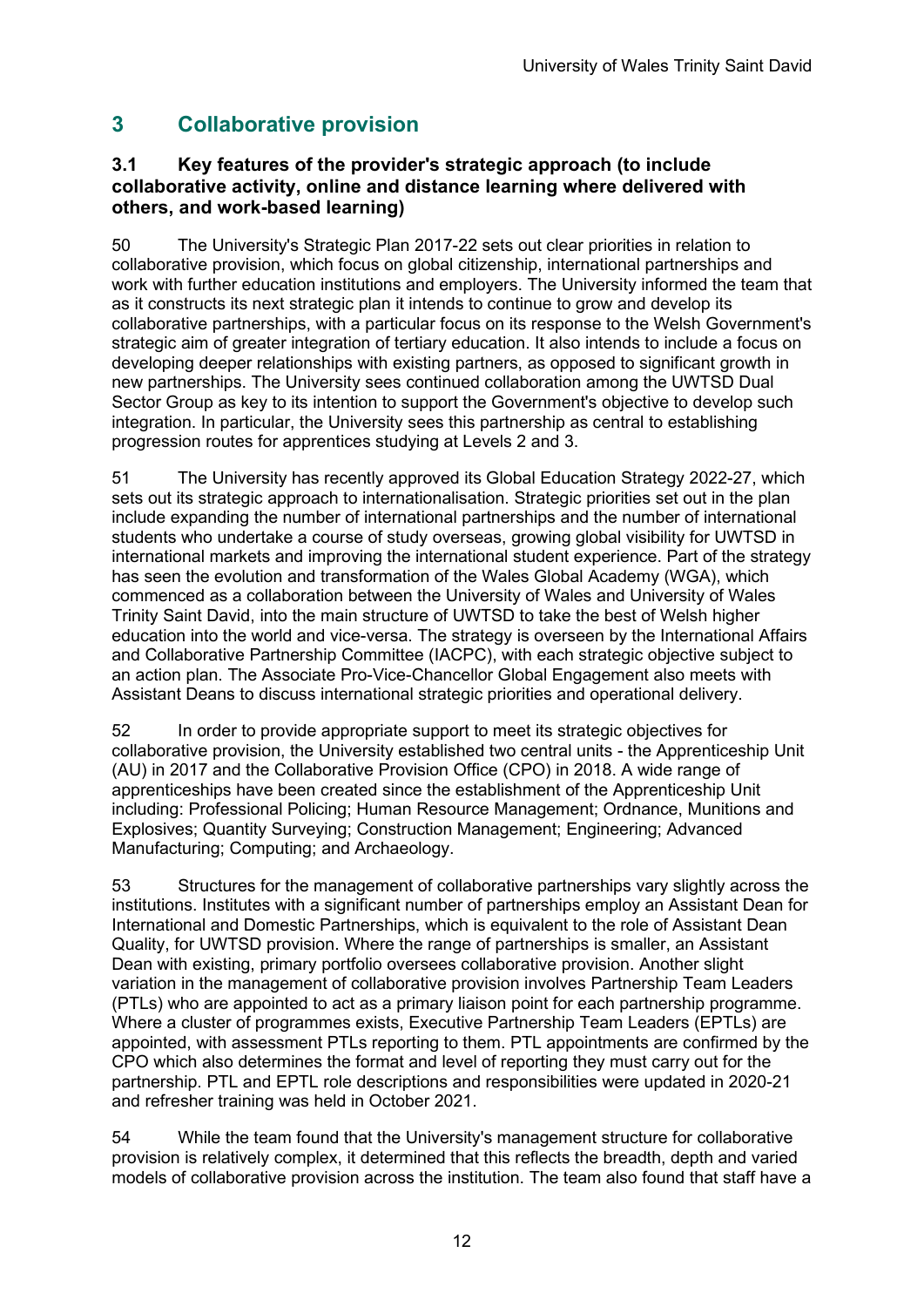detailed understanding of relevant structures and their roles and the roles of their colleagues in relation to the management of collaborative provision. This understanding is aided by a comprehensive Academic Quality Handbook covering collaborative provision, work-based learning activity, including placements, and international mobility. The University informed the team that significant development of Chapters 10 (Short Courses, Professional Practice Framework, Contributing Partners and Accreditation) and 11 (Working With Others) has taken place to reflect the changing nature and scale of provision in those areas. The University reported further work to enhance consistency in the management and oversight of collaborative provision, including the development of Terms of Reference for Institute Partnership Working Groups, CPO membership on these groups and work conducted in partnership with the Students' Union to establish effective student engagement structures reflective of the full diversity of provision.

#### **3.2 Information on the extent and nature of collaborative provision and plans for change**

55 At the time of the review, the University had 5,153 students studying at collaborative partner institutions. The University has also witnessed a substantial growth in 'Other Undergraduate Courses', moving from 3,996 students in 2016-17 to 8,075 in 2020-21. These courses are particularly focused on skills or professional development. The University commenced delivery of Degree Apprenticeships in October 2018 for 102 apprentices across eight programmes. Since that time, the provision has grown and at the time of the review there were over a thousand apprentices across all UWTSD apprenticeship provision with approximately 30% of them following the Welsh Government-funded Digital Degree and Engineering & Advanced Manufacturing Degree Apprenticeship Frameworks.

56 The University has a wide range of formal arrangements in place designed to support work with employers and industry; in addition to Degree Apprenticeships, the institutions makes use of work placements, accredited programmes and the Professional Practice Framework, as well as operating the Construction Wales Innovation Centre (CWIC), Blue Light Academy, Athrofa Professional Learning Partnership (APLP) and Wales Academy for Professional Practice and Applied Research (WAPPAR). The University informed the team that all of these initiatives emerged from close links between the University and government, regional policies, and industry collaboration.

57 The University also delivers programmes through an arrangement that it terms 'Contributing Partnership'. This is the name used for relationships where third parties are responsible for delivering some aspect of validated provision. These are subject to formal agreements, examples of which were viewed by the team.

58 The University conducted a review of partnerships in 2020-21 which was considered by Senate, the result of which is that four partnerships are currently being closed. Where the University decides to withdraw from a partnership, an Exit Memorandum of Agreement is drafted and signed which addresses the enrolment of future cohorts, data protection, student awards and financial obligations.

59 The University is partnered with the International University of Malaya-Wales (IUMW), a joint venture between the University of Wales and University of Malaya. The partnership was designed to deliver a number of dual awards that the University informed the team were, owing to ongoing internal changes at IUMW and within Malaysian higher education, unlikely to continue to be delivered. However, during the course of the review visit the University informed the team that there had been further policy changes in Malaysia that may now see these programmes continue to be delivered. The University is also exploring similar delivery opportunities in China.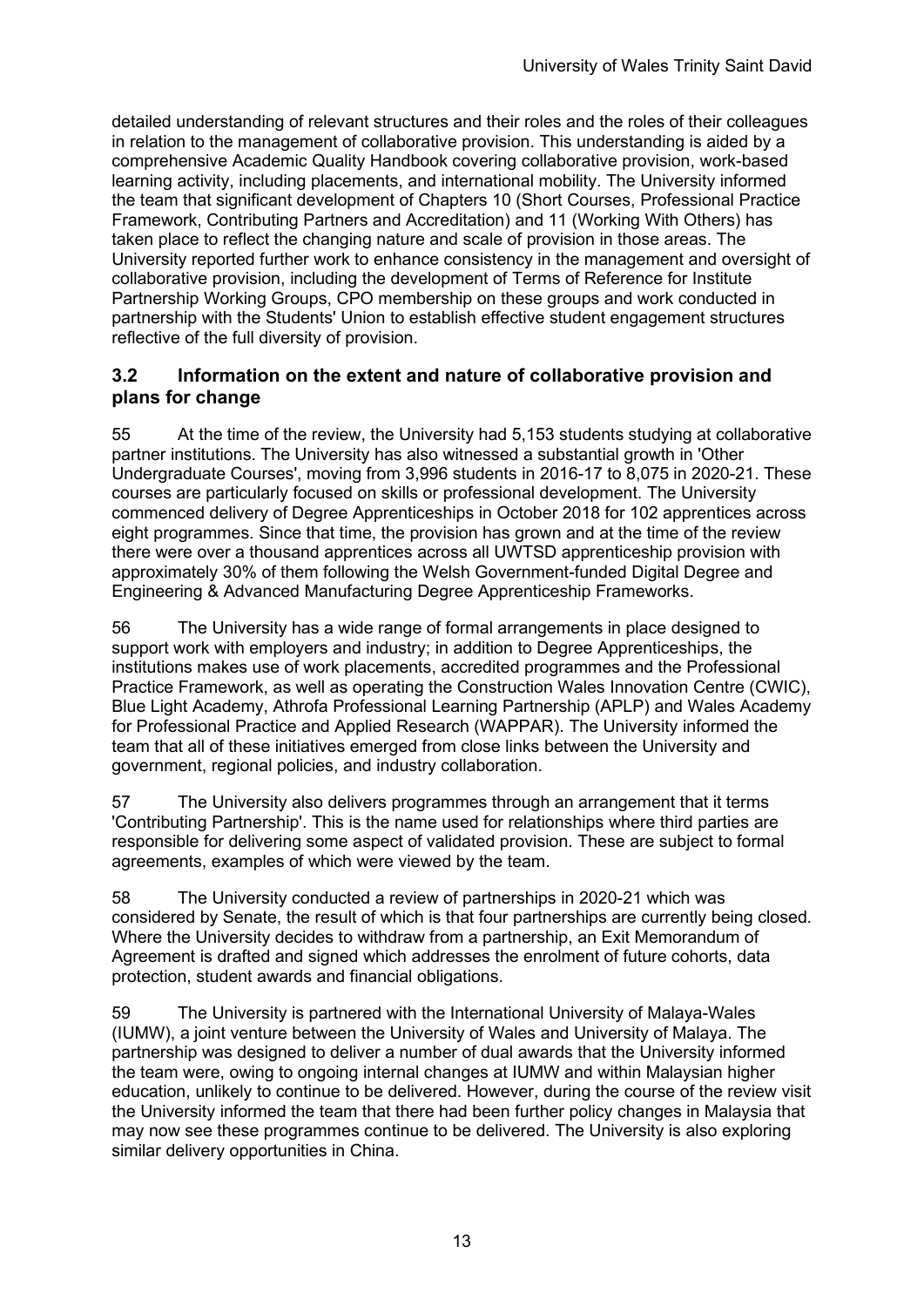#### **3.3 Effectiveness of the approach to managing collaborative provision including arrangements for securing academic standards and improvement and enhancement of the student learning experience**

60 The governance structure for managing collaborative provision is appropriate and effective. Senate maintains oversight of quality and standards for collaborative provision through the Academic Standards Committee (ASC) and the International Affairs and Collaborative Partnership Committee (IACPC). The Procedural Framework for Collaborative Provision forms the basis for this approach. ASC is responsible for overseeing the validation, monitoring and review of collaborative programmes. IACPC is responsible for development of the Global Education Strategy, ensuring suitable memoranda of agreement are in place, UKVI compliance and making recommendations for the termination of partnerships. To assist with this work, the Partnership Overview Group meets quarterly and reports to IACPC. Within institutes, Partnership Working Groups are being used effectively to ensure collaborative provision is conducted in accordance with institutional requirements. These working groups serve as fora for PTLs to interact with senior institute managers and staff from the CPO.

61 The Collaborative Partnerships Office is central to liaising with partner institutions, including for international provision, to ensure implementation of the Collaborative Partnership Framework. This includes work to ensure approval, validation, monitoring and review processes are adhered to across the partner network. Approval is comprised of initial consideration of the business case and completion of the Institutional Profile Document, which are considered, together with the outcomes of due diligence carried out, by the Due Diligence Standing Group and approved by the Academic Planning Team. A partner approval visit is then conducted for consideration by ASC. All partners are required to submit Annual Programme Monitoring Reports. Institutes must confirm, through submission of a template report, that partner APRs have been completed. The CPO produces an annual report on effectiveness of the APR process for partners. Formal review of partnerships is conducted through Partnership Periodic and Interim Reviews.

62 CPO webpages provide partners and UWTSD staff with a wide range of relevant information including operations manuals and other guidance. The team found numerous examples of benefits brought about by the introduction of the CPO. These include institutes and partners having central points of contact and dedicated, named support provided by the CPO for each partnership, as well as the standardisation of training, including for PTLs, and increased opportunities to share good practice, facilitated by the CPO. PTLs themselves play a significant role in providing support to partners and monitoring provision. PTLs complete two monitoring reports each academic year and work closely with programme leaders to enhance delivery and cascade changes relating to policies and procedures. **The review team therefore commends the comprehensive and accessible support provided, in particular by the Collaborative Partnerships Office and the Partnership Team Leaders, to collaborative partner institutions that effectively assists partners in understanding and implementing UWTSD requirements**.

63 The team found that effective arrangements are in place, overseen by the Apprenticeship Unit, to support apprentices. Implementation and monitoring of these arrangements is primarily conducted by the Apprenticeship Unit and include the use of Apprentice Liaison Officers (ALOs) to monitor the performance of apprentices and maintain records of meetings. Police apprentices are supported by a system of workplace mentors instead of ALOs. A recent QAA review of this provision found that the comprehensive role of the Apprenticeship Unit and the Apprentice Liaison Officers constituted good practice. Since the review, the AU has published an Employer Handbook designed to improve information for organisations supporting apprentices.